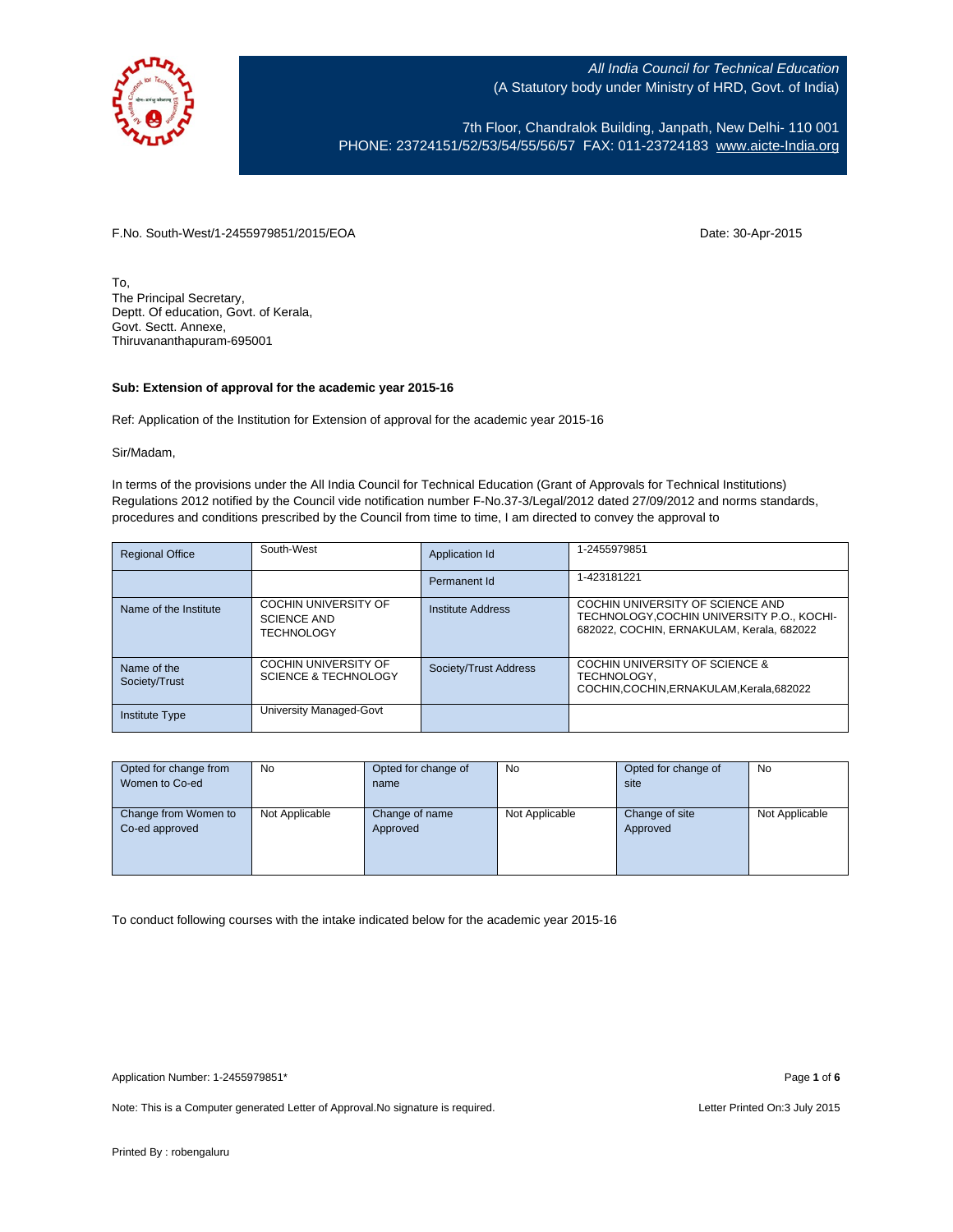

7th Floor, Chandralok Building, Janpath, New Delhi- 110 001 PHONE: 23724151/52/53/54/55/56/57 FAX: 011-23724183 www.aicte-India.org

| Application Id: 1-2455979851                          |              | Course                                    |                                                                                    | <b>Affiliating Body</b>    |                                                                 |                |                              |                     |                     |                                          |
|-------------------------------------------------------|--------------|-------------------------------------------|------------------------------------------------------------------------------------|----------------------------|-----------------------------------------------------------------|----------------|------------------------------|---------------------|---------------------|------------------------------------------|
| Program                                               | Shift        | Level                                     |                                                                                    | Full/Part Time             |                                                                 | Intake 2014-15 | Intake Approved for<br>15-16 | NRI Approval status | PIO Approval status | Foreign Collaboration<br>Approval status |
| <b>ENGINEERING</b><br><b>AND</b><br><b>TECHNOLOGY</b> | 1st<br>Shift | POST<br><b>GRADUA</b><br>TE               | <b>ATMOSPHERIC</b><br><b>SCIENCE</b>                                               | <b>FULL</b><br><b>TIME</b> | Cochin<br>Unviersity of<br>Science and<br>Technology,<br>Cochin | 18             | 18                           | Yes                 | Yes                 | <b>NA</b>                                |
| <b>ENGINEERING</b><br><b>AND</b><br><b>TECHNOLOGY</b> | 1st<br>Shift | POST<br><b>GRADUA</b><br><b>TE</b>        | <b>COMPUTER AIDED</b><br><b>STRUCTURAL</b><br><b>ANALYSIS AND</b><br><b>DESIGN</b> | <b>FULL</b><br><b>TIME</b> | Cochin<br>Unviersity of<br>Science and<br>Technology,<br>Cochin | 18             | $\overline{18}$              | <b>NA</b>           | <b>NA</b>           | <b>NA</b>                                |
| <b>ENGINEERING</b><br><b>AND</b><br><b>TECHNOLOGY</b> | 1st<br>Shift | POST<br><b>GRADUA</b><br><b>TE</b>        | <b>COMPUTER AND</b><br><b>INFORMATION</b><br><b>SCIENCE</b>                        | <b>FULL</b><br><b>TIME</b> | Cochin<br>Unviersity of<br>Science and<br>Technology,<br>Cochin | 18             | 18                           | Yes                 | Yes                 | <b>NA</b>                                |
| <b>ENGINEERING</b><br><b>AND</b><br><b>TECHNOLOGY</b> | 1st<br>Shift | POST<br><b>GRADUA</b><br>TE               | <b>CONSTRUCTION</b><br><b>ENGINEERN AND</b><br>MANAGEMENT                          | <b>PART</b><br><b>TIME</b> | Cochin<br>Unviersity of<br>Science and<br>Technology,<br>Cochin | 13             | $\overline{13}$              | NA                  | NA                  | <b>NA</b>                                |
| <b>ENGINEERING</b><br><b>AND</b><br><b>TECHNOLOGY</b> | 1st<br>Shift | POST<br><b>GRADUA</b><br><b>TE</b>        | <b>ENGINEERING</b><br><b>STATISTICS</b>                                            | <b>FULL</b><br><b>TIME</b> | Cochin<br>Unviersity of<br>Science and<br>Technology,<br>Cochin | 15             | 15                           | Yes                 | Yes                 | <b>NA</b>                                |
| <b>ENGINEERING</b><br><b>AND</b><br><b>TECHNOLOGY</b> | 1st<br>Shift | <b>POST</b><br><b>GRADUA</b><br><b>TE</b> | <b>GEOTECHNICAL</b><br><b>ENGINEERING</b>                                          | <b>FULL</b><br><b>TIME</b> | Cochin<br>Unviersity of<br>Science and<br>Technology,<br>Cochin | 18             | 18                           | <b>NA</b>           | <b>NA</b>           | <b>NA</b>                                |
| <b>ENGINEERING</b><br><b>AND</b><br><b>TECHNOLOGY</b> | 1st<br>Shift | POST<br><b>GRADUA</b><br><b>TE</b>        | <b>INDUSTRIAL</b><br><b>CATAYLSIS</b>                                              | <b>FULL</b><br><b>TIME</b> | Cochin<br>Unviersity of<br>Science and<br>Technology,<br>Cochin | 10             | 10                           | Yes                 | Yes                 | <b>NA</b>                                |

Application Number: 1-2455979851\* Page **2** of **6**

Note: This is a Computer generated Letter of Approval. No signature is required. <br>
Note: This is a Computer generated Letter of Approval. No signature is required.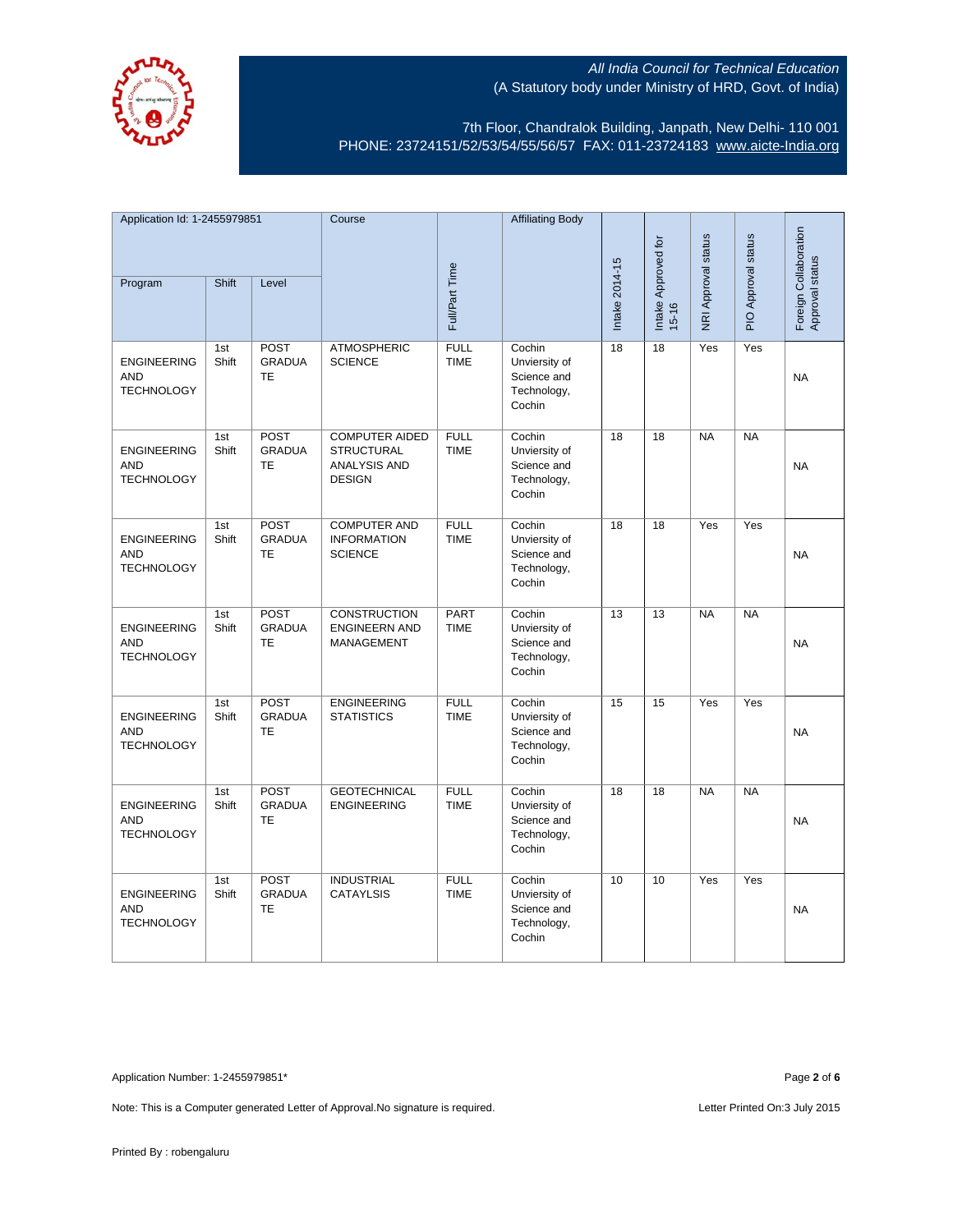

7th Floor, Chandralok Building, Janpath, New Delhi- 110 001 PHONE: 23724151/52/53/54/55/56/57 FAX: 011-23724183 www.aicte-India.org

| Application Id: 1-2455979851                          |              | Course                                    |                                         | <b>Affiliating Body</b>    |                                                                 |                 |                              |                     |                     |                                          |
|-------------------------------------------------------|--------------|-------------------------------------------|-----------------------------------------|----------------------------|-----------------------------------------------------------------|-----------------|------------------------------|---------------------|---------------------|------------------------------------------|
| Program                                               | <b>Shift</b> | Level                                     |                                         | Full/Part Time             |                                                                 | Intake 2014-15  | Intake Approved for<br>15-16 | NRI Approval status | PIO Approval status | Foreign Collaboration<br>Approval status |
|                                                       |              |                                           |                                         |                            |                                                                 |                 |                              |                     |                     |                                          |
| <b>ENGINEERING</b><br><b>AND</b><br><b>TECHNOLOGY</b> | 1st<br>Shift | POST<br><b>GRADUA</b><br>TE               | <b>MECHANICAL</b><br><b>ENGINEERING</b> | <b>FULL</b><br><b>TIME</b> | Cochin<br>Unviersity of<br>Science and<br>Technology,<br>Cochin | $\overline{18}$ | $\overline{18}$              | NA                  | NA                  | <b>NA</b>                                |
| <b>ENGINEERING</b><br><b>AND</b><br><b>TECHNOLOGY</b> | 1st<br>Shift | POST<br><b>GRADUA</b><br>TE               | <b>POWER</b><br><b>ELECTRONICS</b>      | <b>PART</b><br><b>TIME</b> | Cochin<br>Unviersity of<br>Science and<br>Technology,<br>Cochin | 15              | 15                           | <b>NA</b>           | NA                  | <b>NA</b>                                |
| <b>ENGINEERING</b><br><b>AND</b><br><b>TECHNOLOGY</b> | 1st<br>Shift | <b>POST</b><br><b>GRADUA</b><br><b>TE</b> | <b>PROCESS</b><br><b>CONTROL</b>        | <b>PART</b><br><b>TIME</b> | Cochin<br>Unviersity of<br>Science and<br>Technology,<br>Cochin | 13              | $\overline{13}$              | <b>NA</b>           | <b>NA</b>           | <b>NA</b>                                |
| <b>ENGINEERING</b><br><b>AND</b><br><b>TECHNOLOGY</b> | 1st<br>Shift | POST<br><b>GRADUA</b><br><b>TE</b>        | <b>PRODUCTION</b><br><b>ENGINEERING</b> | <b>PART</b><br><b>TIME</b> | Cochin<br>Unviersity of<br>Science and<br>Technology,<br>Cochin | 18              | 18                           | <b>NA</b>           | <b>NA</b>           | <b>NA</b>                                |
| <b>ENGINEERING</b><br><b>AND</b><br><b>TECHNOLOGY</b> | 1st<br>Shift | POST<br><b>GRADUA</b><br><b>TE</b>        | <b>SOFTWARE</b><br><b>ENGINEERING</b>   | <b>FULL</b><br><b>TIME</b> | Cochin<br>Unviersity of<br>Science and<br>Technology,<br>Cochin | 18              | 18                           | <b>NA</b>           | NA                  | <b>NA</b>                                |
| <b>ENGINEERING</b><br><b>AND</b><br><b>TECHNOLOGY</b> | 1st<br>Shift | <b>POST</b><br><b>GRADUA</b><br>TE        | <b>SOFTWARE</b><br><b>SYSTEMS</b>       | <b>FULL</b><br><b>TIME</b> | Cochin<br>Unviersity of<br>Science and<br>Technology,<br>Cochin | 18              | 18                           | <b>NA</b>           | <b>NA</b>           | <b>NA</b>                                |
| <b>ENGINEERING</b><br><b>AND</b><br><b>TECHNOLOGY</b> | 1st<br>Shift | POST<br><b>GRADUA</b><br><b>TE</b>        | <b>WIRELESS</b><br><b>TECHNOLOGY</b>    | <b>FULL</b><br><b>TIME</b> | Cochin<br>Unviersity of<br>Science and<br>Technology,<br>Cochin | $\overline{18}$ | $\overline{18}$              | <b>NA</b>           | NA                  | <b>NA</b>                                |

Application Number: 1-2455979851\* Page **3** of **6**

Note: This is a Computer generated Letter of Approval. No signature is required. <br>
Note: This is a Computer generated Letter of Approval. No signature is required.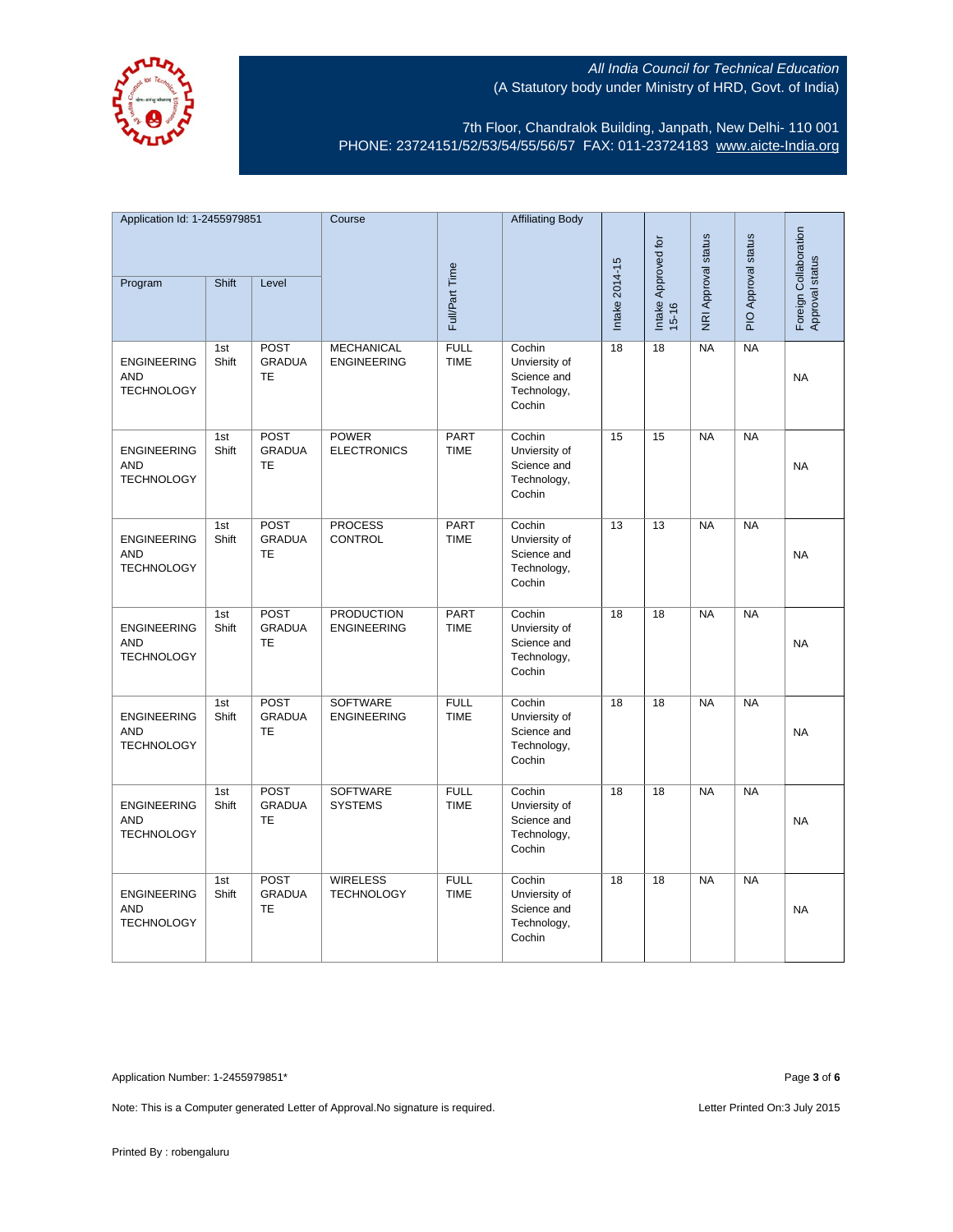

7th Floor, Chandralok Building, Janpath, New Delhi- 110 001 PHONE: 23724151/52/53/54/55/56/57 FAX: 011-23724183 www.aicte-India.org

| Application Id: 1-2455979851                          |              | Course                                     |                                                                           | <b>Affiliating Body</b>    |                                                                 |                |                                  |                     |                     |                                          |
|-------------------------------------------------------|--------------|--------------------------------------------|---------------------------------------------------------------------------|----------------------------|-----------------------------------------------------------------|----------------|----------------------------------|---------------------|---------------------|------------------------------------------|
| Program                                               | <b>Shift</b> | Level                                      |                                                                           | Full/Part Time             |                                                                 | Intake 2014-15 | Intake Approved for<br>$15 - 16$ | NRI Approval status | PIO Approval status | Foreign Collaboration<br>Approval status |
|                                                       |              |                                            |                                                                           |                            |                                                                 |                |                                  |                     |                     |                                          |
| <b>ENGINEERING</b><br><b>AND</b><br><b>TECHNOLOGY</b> | 1st<br>Shift | <b>UNDER</b><br><b>GRADUA</b><br><b>TE</b> | <b>CIVIL</b><br><b>ENGINEERING</b>                                        | <b>FULL</b><br><b>TIME</b> | Cochin<br>Unviersity of<br>Science and<br>Technology,<br>Cochin | 90             | 90                               | Yes                 | <b>NA</b>           | <b>NA</b>                                |
| <b>ENGINEERING</b><br><b>AND</b><br><b>TECHNOLOGY</b> | 1st<br>Shift | <b>UNDER</b><br><b>GRADUA</b><br><b>TE</b> | <b>COMPUTER</b><br><b>SCEINCE &amp;</b><br><b>ENGINEERING</b>             | <b>PART</b><br><b>TIME</b> | Cochin<br>Unviersity of<br>Science and<br>Technology,<br>Cochin | 60             | 60                               | <b>NA</b>           | <b>NA</b>           | <b>NA</b>                                |
| <b>ENGINEERING</b><br><b>AND</b><br><b>TECHNOLOGY</b> | 1st<br>Shift | <b>UNDER</b><br><b>GRADUA</b><br><b>TE</b> | <b>COMPUTER</b><br><b>SCIENCE AND</b><br><b>ENGINEERING</b>               | <b>FULL</b><br><b>TIME</b> | Cochin<br>Unviersity of<br>Science and<br>Technology,<br>Cochin | 90             | 90                               | Yes                 | <b>NA</b>           | <b>NA</b>                                |
| <b>ENGINEERING</b><br><b>AND</b><br><b>TECHNOLOGY</b> | 1st<br>Shift | <b>UNDER</b><br><b>GRADUA</b><br><b>TE</b> | <b>ELECTRICAL AND</b><br><b>ELECTRONICS</b><br><b>ENGINEERING</b>         | <b>FULL</b><br><b>TIME</b> | Cochin<br>Unviersity of<br>Science and<br>Technology,<br>Cochin | 60             | 60                               | Yes                 | NA                  | <b>NA</b>                                |
| <b>ENGINEERING</b><br><b>AND</b><br><b>TECHNOLOGY</b> | 1st<br>Shift | <b>UNDER</b><br><b>GRADUA</b><br><b>TE</b> | <b>ELECTRONICS</b><br><b>AND</b><br><b>COMMUNICATION</b><br>S ENGINEERING | <b>FULL</b><br><b>TIME</b> | Cochin<br>Unviersity of<br>Science and<br>Technology,<br>Cochin | 90             | 90                               | Yes                 | <b>NA</b>           | <b>NA</b>                                |
| <b>ENGINEERING</b><br><b>AND</b><br><b>TECHNOLOGY</b> | 1st<br>Shift | <b>UNDER</b><br><b>GRADUA</b><br><b>TE</b> | <b>ELECTRONICS &amp;</b><br><b>COMMUNICATION</b><br><b>ENGG</b>           | PART<br><b>TIME</b>        | Cochin<br>Unviersity of<br>Science and<br>Technology,<br>Cochin | 60             | 60                               | <b>NA</b>           | <b>NA</b>           | <b>NA</b>                                |
| <b>ENGINEERING</b><br><b>AND</b><br><b>TECHNOLOGY</b> | 1st<br>Shift | <b>UNDER</b><br><b>GRADUA</b><br><b>TE</b> | <b>INFORMATION</b><br><b>TECHNOLOGY</b>                                   | <b>FULL</b><br><b>TIME</b> | Cochin<br>Unviersity of<br>Science and<br>Technology,<br>Cochin | 90             | 90                               | Yes                 | <b>NA</b>           | <b>NA</b>                                |

Application Number: 1-2455979851\* Page **4** of **6**

Note: This is a Computer generated Letter of Approval. No signature is required. <br>
Note: This is a Computer generated Letter of Approval. No signature is required.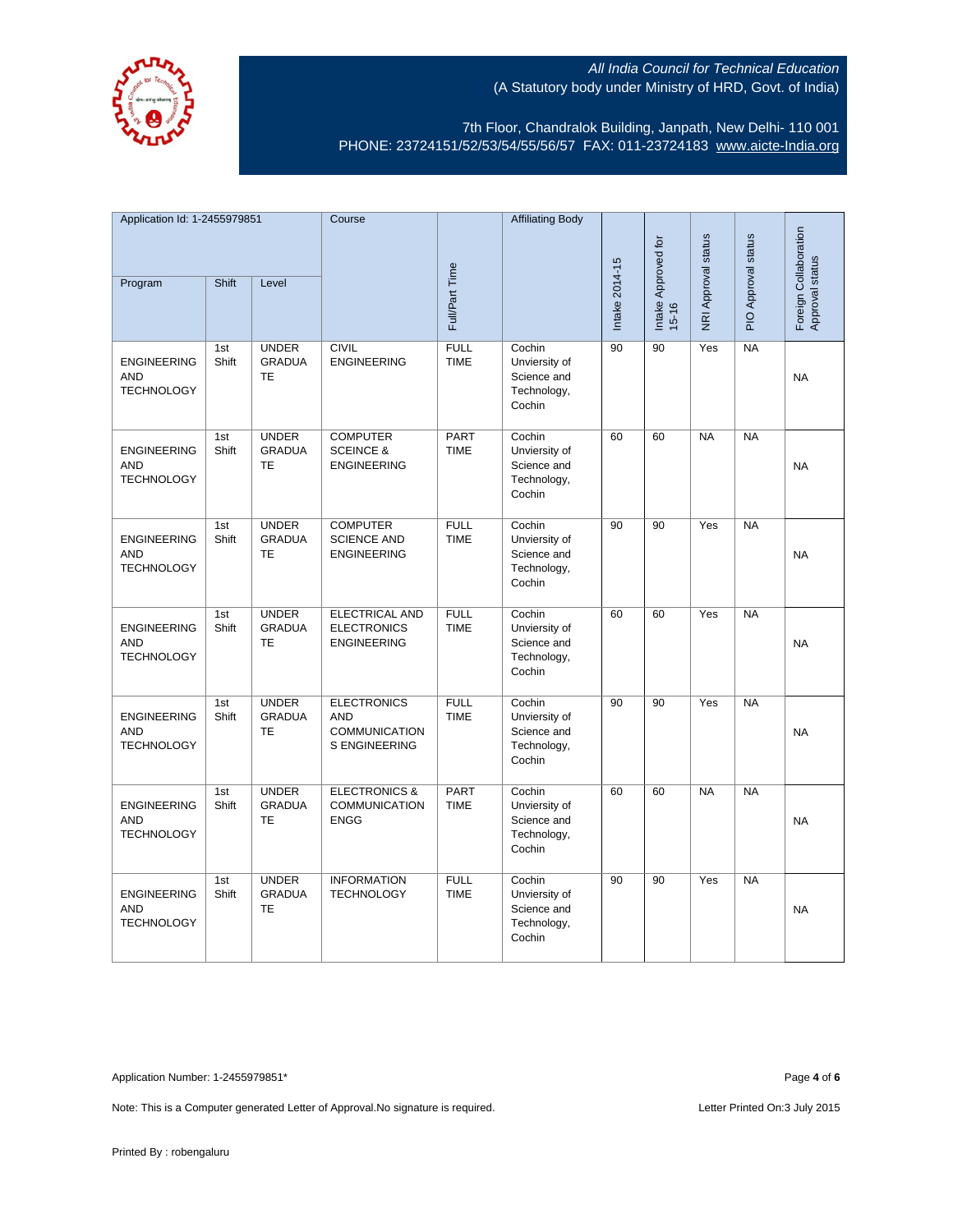

7th Floor, Chandralok Building, Janpath, New Delhi- 110 001 PHONE: 23724151/52/53/54/55/56/57 FAX: 011-23724183 www.aicte-India.org

| Application Id: 1-2455979851                          |              | Course                                     |                                         | <b>Affiliating Body</b>    |                                                                 |                |                                  |                     | Foreign Collaboration |                 |
|-------------------------------------------------------|--------------|--------------------------------------------|-----------------------------------------|----------------------------|-----------------------------------------------------------------|----------------|----------------------------------|---------------------|-----------------------|-----------------|
| Program                                               | Shift        | Level                                      |                                         | Full/Part Time             |                                                                 | Intake 2014-15 | Intake Approved for<br>$15 - 16$ | NRI Approval status | PIO Approval status   | Approval status |
| <b>ENGINEERING</b><br><b>AND</b><br><b>TECHNOLOGY</b> | 1st<br>Shift | <b>UNDER</b><br><b>GRADUA</b><br><b>TE</b> | <b>INSTRUMENTATIO</b><br>N TECHNOLOGY   | <b>FULL</b><br><b>TIME</b> | Cochin<br>Unviersity of<br>Science and<br>Technology,<br>Cochin | 40             | 40                               | Yes                 | NA                    | <b>NA</b>       |
| <b>ENGINEERING</b><br><b>AND</b><br><b>TECHNOLOGY</b> | 1st<br>Shift | <b>UNDER</b><br><b>GRADUA</b><br><b>TE</b> | <b>MARINE</b><br><b>ENGINEERING</b>     | <b>FULL</b><br><b>TIME</b> | Cochin<br>Unviersity of<br>Science and<br>Technology,<br>Cochin | 120            | 120                              | Yes                 | <b>NA</b>             | <b>NA</b>       |
| <b>ENGINEERING</b><br><b>AND</b><br><b>TECHNOLOGY</b> | 1st<br>Shift | <b>UNDER</b><br><b>GRADUA</b><br><b>TE</b> | <b>MECHANICAL</b><br><b>ENGINEERING</b> | <b>FULL</b><br><b>TIME</b> | Cochin<br>Unviersity of<br>Science and<br>Technology,<br>Cochin | 90             | 90                               | Yes                 | <b>NA</b>             | <b>NA</b>       |
| <b>ENGINEERING</b><br><b>AND</b><br><b>TECHNOLOGY</b> | 1st<br>Shift | <b>UNDER</b><br><b>GRADUA</b><br>TE        | SAFETY AND FIRE<br><b>ENGINEERING</b>   | <b>FULL</b><br><b>TIME</b> | Cochin<br>Unviersity of<br>Science and<br>Technology,<br>Cochin | 60             | 60                               | Yes                 | <b>NA</b>             | <b>NA</b>       |

Note: Validity of the course details may be verified at www.aicte-india.org>departments>approvals

The above mentioned approval is subject to the condition that COCHIN UNIVERSITY OF SCIENCE AND TECHNOLOGY shall follow and adhere to the Regulations, guidelines and directions issued by AICTE from time to time and the undertaking / affidavit given by the institution along with the application submitted by the institution on portal.

In case of any differences in content in this Computer generated Extension of Approval Letter, the content/information as approved by the Executive Council / General Council as available on the record of AICTE shall be final and binding.

Strict compliance of Anti-Ragging Regulation:- Approval is subject to strict compliance of provisions made in AICTE Regulation notified vide F. No. 37-3/Legal/AICTE/2009 dated July 1, 2009 for Prevention and Prohibition of Ragging in Technical Institutions. In case Institution fails to take adequate steps to Prevent Ragging or fails to act in accordance with AICTE Regulation or fails to punish perpetrators or incidents of Ragging, it will be liable to take any action as defined under clause 9(4) of the said Regulation.

Application Number: 1-2455979851\* Page **5** of **6**

Note: This is a Computer generated Letter of Approval.No signature is required. No metal and the Music Control of Letter Printed On:3 July 2015